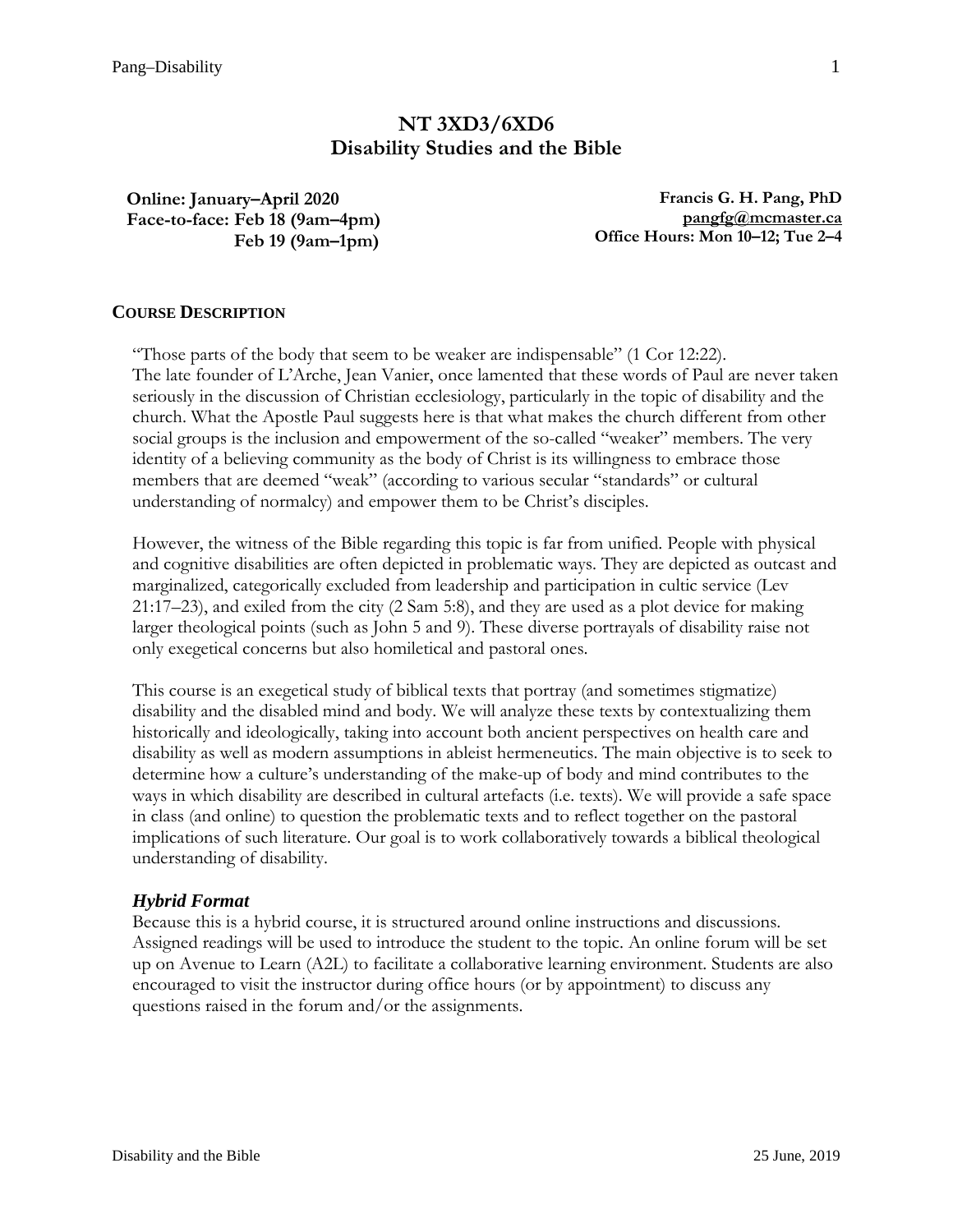#### **SPECIALIZATIONS**

#### **Biblical Studies (BS)**

Students taking this as a Biblical Studies course will be encouraged to explore the historical and cultural setting of the biblical texts on disability, as well as scholarly debates concerning the interpretation of their contents.

#### **Pastoral Studies (PS)**

Student taking this as a Pastoral Studies course will be encouraged to explore how the biblical teaching on disability is relevant for Christian faith and practice in the contemporary world.

#### **Christian Worldview (CW)**

Students taking this as a Christian Worldview course will be encouraged to explore biblical texts through the lens of the power dynamics that operate between the ableists and people with disability, and hence to observe ideologies of disability at work in the texts.

#### **Church & Culture (CC)**

Students taking this as a Church and Culture course will be encouraged to explore the culture setting of the biblical texts on disability and compare it to the contemporary cultural landscape on disability and disabled mind and body.

#### **MA/PhD Students**

MA/PhD students who wish to apply for this course as an elective (6-level course) for their degree program must consult with their primary supervisor and the course instructor to develop a set of extra assignments that fulfills the specific requirements of the (MA or PhD) program.

# **COURSE OBJECTIVES**

Knowing:

- To become familiar with the problematic (biblical) texts on disability and disabled body;
- To analyze biblical texts with a critical mindset towards the power dynamics and ideologies of disability at work in the text;
- To know more advanced concepts for study of the exegetical methods that aid in the interpretation of individual passages.

Being:

- To become sensitive to the historical and culture environment of the Bible;
- To appreciate the value of being able to exegete the text for use in ministry;
- To allow the texts to motivate, form and transform faith, worship and Christian way of life.

Doing:

- To explain key topics and major exegetical issues related to disability studies and the Bible;
- To access resources that engage with literature in disability studies in a careful and critical manner;
- To articulate the social, cultural, and theological significance of disability and distinguish them from their ancient/biblical counterparts.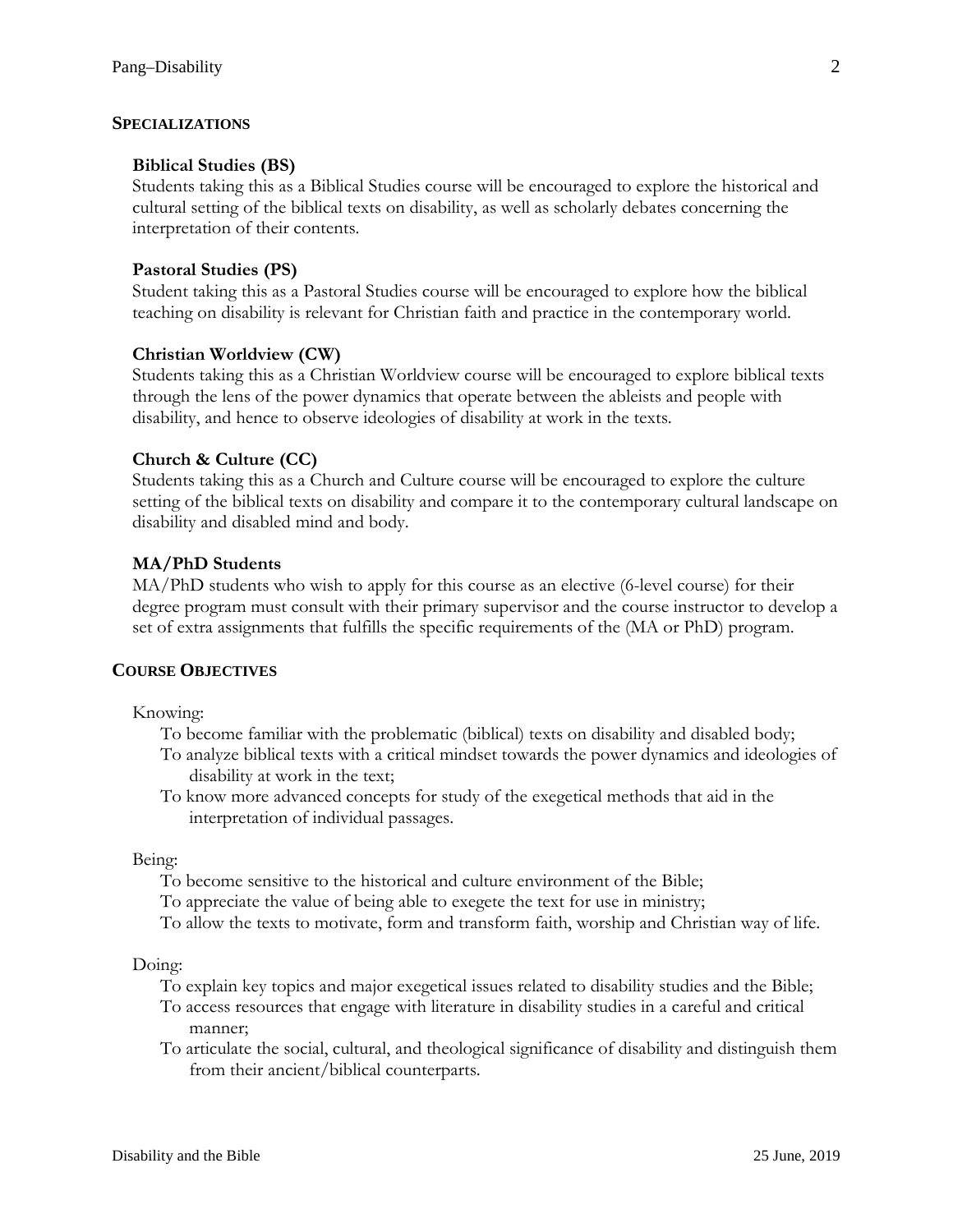# **COURSE REQUIREMENTS**

Students are required to complete all of the following assignments. All assignments should be uploaded in PDF format to the designated Avenue to Learn (A2L) submission folder. No unfinished assignments are permitted. See below for late assignment policy.

- 1. Cultural Artefacts (15%). Students are to choose a contemporary cultural artefact that provides insight into how disability is portrayed and understood in society. These artefacts should be posted to a class bulletin board (either A2L or Padlet, details to follow) by **February 10 (11:59pm)**. Examples of a cultural artefact could be a current news story, an article, a blog post, a scene from a movie/show, a song, or even a short story (fictional or real). The initial post should include a brief description of the artefact to provide context. Students are expected to lead a short discussion time (5-10 mins) during the face-to-face session (see schedule below) to talk about the portrayal (positive and negative) of disability in the artefact and how it reflects an ideology and/or shared cultural values in modern society. Students should also compare the modern cultural assumptions with ancient perspectives on disability and the disabled body. The presentation should raise at least two questions for class discussion (during the face-to-face module).
- 2. Collaborative Resource Portal (Reading and Discussion) (20%). A resource portal will be created on A2L (or another platform) for students to record, summarize, and reflect on what they have learned in this class. The objective of this exercise is to create, in a collaborative manner, a guide book or a resource portal for clergies, church leaders, and Christian counsellors on the topic of disability and the Bible. Students taking this course as a 5/6 level course will be responsible for the write up of the week. Each week one of these students will post a one-page report (500-750 words) which includes: (1) a summary of the major points of discussion/contention; (2) major scholarly opinions regarding the text/topic; (3) pastoral implications/considerations for the contemporary church. The report will include one to two questions (pastoral, interpretive, theoretical, etc.) to provide a springboard for class discussion (on the A2L discussion forum).

It is expected that ALL students will actively participate in the online forum by posting to discussion topics on A2L discussion forum **each week**. Students MUST respond to its question(s) with insightful comments that further the online discussion. Insights can be drawn from reading the text and/or commentaries or other resources. These posts could include discussion of exegetical aspects, theological implications, or the contemporary significance of a text (or a particular topic). The report will be posted no later than Tuesday night (11:59pm) in order to allow enough time for interactions. The report writer (of the week) is then responsible for consolidating comments and revising the report by the end of the week (Friday at 11:59am). By the end of the term the notebook will be consolidated and distributed as a resource portal (format TBD: website, A2L document, bulletin board, wiki, etc.) to the class.

Each week, students are also required to read readings posted by the instructor on A2L. They should **indicate** on A2L whether they have finished the assigned reading for that week. In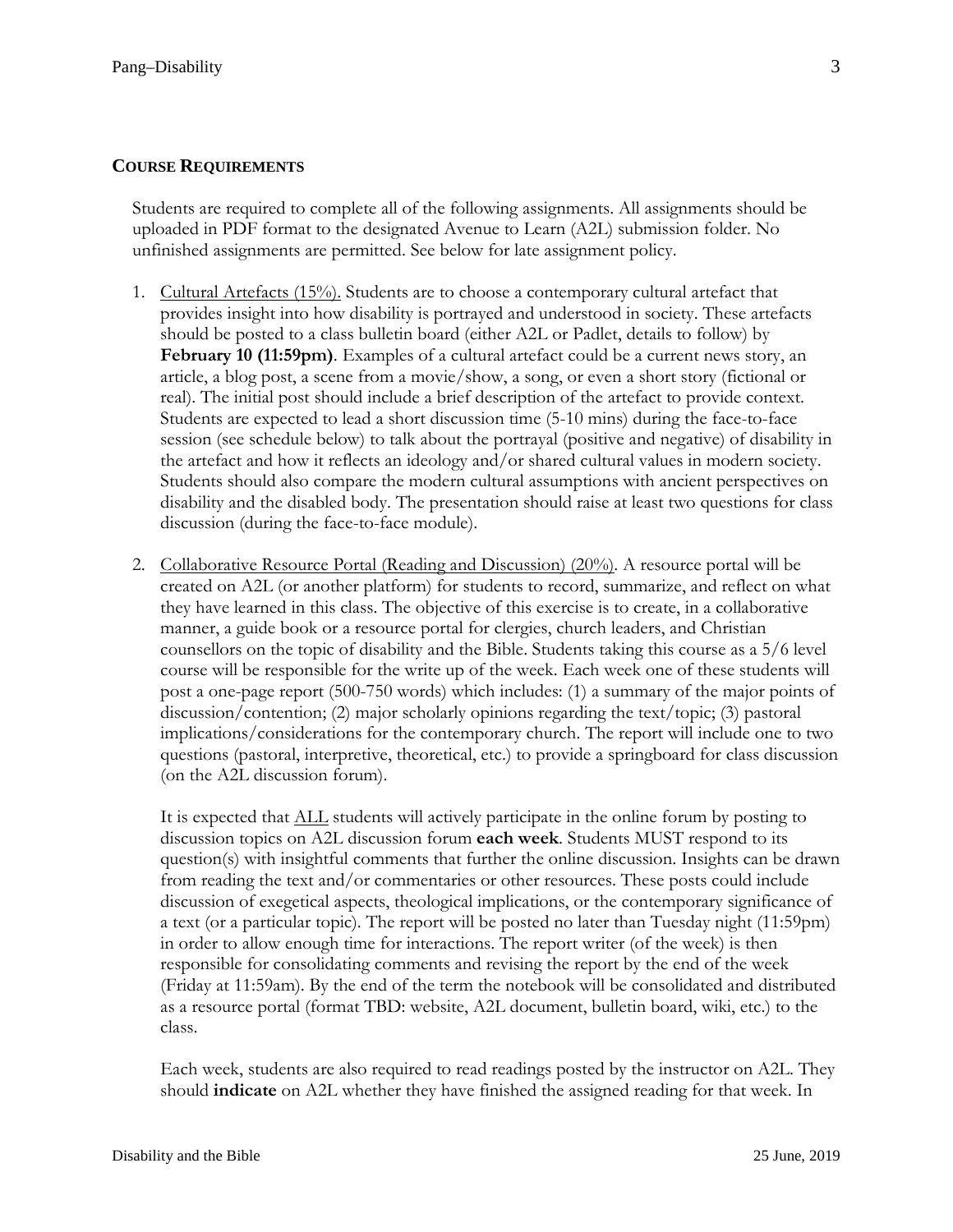addition to the weekly readings, students should come to the face-to-face class (Feb 18–19) having read the textbook (Yong 2011) in its entirety and should be prepared to contribute to a class discussion (refer to the course schedule for a list of in-class discussion topics). The overall grade for this requirement will be determined by both the student's reading and his or her participation in the online forum and in-class discussion.

3. Specialization Book Report (25%):

Students are required to read a book (from the following list) that is appropriate to their chosen specialization and submit a written response that answers the following questions. Although the questions can be answered independently using a new heading for each, the thoughts included in each answer must be well organized and clearly presented in full paragraphs (i.e. these are to be formal responses). The entire reading response must be at least 1,500 words and must follow the "MDC Style Guidelines for Essays and Theses." It is due at 11:59 pm on **Feb 17** (The day before the face-to-face meeting).

Biblical Studies (BS): Fox, Bethany McKinney. *Disability and the Way of Jesus.* Downer Grove, IL: IVP Academic, 2019.

Pastoral Studies (PS): Beates, Michael S. *Disability and the Gospel: How God Uses Our Brokenness to Display His Grace.* Wheaton, IL: Crossway, 2012.

Church and Culture (CC): Jacober, Amy E. *Redefining Perfect: The Interplay Between Theology and Disability.* Eugene, OR: Cascade, 2017.

Christian Worldview (CW): Reynolds, Thomas E. *Vulnerable Communion: A Theology of Disability and Hospitality.* Grand Rapids, MI: Brazos, 2008.

- a. ALL Specializations:
	- Present five quotations from the book that made you stop and think, briefly explaining each choice.
	- Where do you agree and disagree with the author on his/her understanding of disability and theology? You can also comment on the author's handling of Scripture. Give three specific examples
- b. Pastoral Studies (PS): How has this book deepened your understanding on the theology of disability and the church? Give three specific examples. Biblical Studies (BS): How has this book deepened your understanding of the biblical teaching of disability? Give three specific examples. Church & Culture (CC) and Christian Worldview (CW): How has the book deepened your understanding of the relevance of the teaching/discussion of disability (in Biblical/Theological studies) to the contemporary world? Give three specific examples.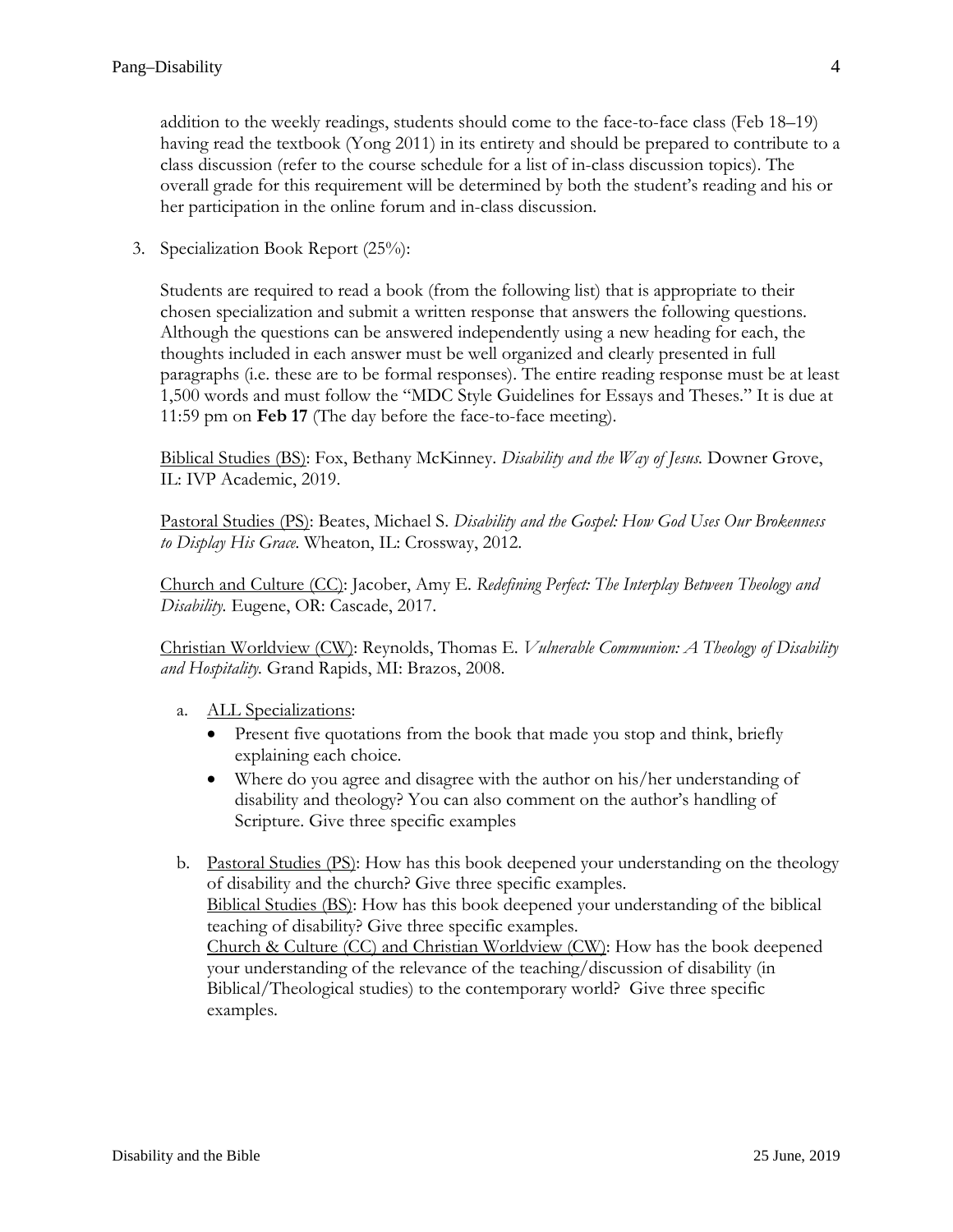4. Specialization Project (40%):

This specialization specific assignment includes two elements: a presentation and peer feedback. Students will work with the instructor individually during week 9 for the assignment. They are to **write** and **present** their ideas during week 10 (exegetical sermon/teaching plan) **OR** week 11 (Disability Awareness Sunday) and then comment on other students' work during week 12 and 13. The online learning platform(s) for posting the presentation and hosting the discussion will be announced later.

BIBLICAL STUDIES (BS): Exegetical Paper. Students in the biblical studies specialization will select one self-contained passage (selected with the instructor) and complete an exegetical analysis (12-15 pages). This paper must follow the *MDC Style Guidelines for Essays and Theses*. For those who have never written an exegetical paper, a step-by-step guide will be provided at the first day of class. Additional online tutorial session can also be arranged to discuss the requirement for this paper. The paper should include:

- i. A clear statement of the thesis in the introduction
- ii. The historical and cultural contexts of the passage
- iii. Justification of text boundaries and explanation of how this passage fits within the overall argument of the text
- iv. A detailed (verse-by-verse) exegesis of the entire passage
- v. Theological reflections on the passage (either integrate with your exegesis or at the end of your paper)
- vi. A clear conclusion

Presentation: Due **March 15 (11:59pm)** Collaboration: By **March 29 (11:59pm)** Final Submission: **April 8 (11:59pm)**

PASTORAL STUDIES (PS): Sermon or Teaching Plan. Students are asked to write a sermon (2500–3500 words) based on a passage discussed in class. Paper Break Down: (1000-1500 words exegetical comment; 1500-2000 words sermon/teaching plan).

- a. The assignment consists of two parts. The first part is a 1000–1500-word exegetical comment on the selected passage (with at least 10 sources). Students are expected to be able to engage in exegetical analysis of a particular passage. Succinct comment should be made on particular exegetical issues and hermeneutical decisions regarding the selected passage. This part of the assignment must follow the MDC style guide.
- b.The second part of the assignment is a teaching/preaching component. It should be equivalent to a 20-minute presentation. It should be written in a spoken style, intended to be deliver from the pulpit or in a classroom setting. This part does not need to follow the style guide, but any dependence on specific sources (e.g. for illustrations) should be noted. The teaching project may include a teaching session for a Bible/small group study, a Sunday School course.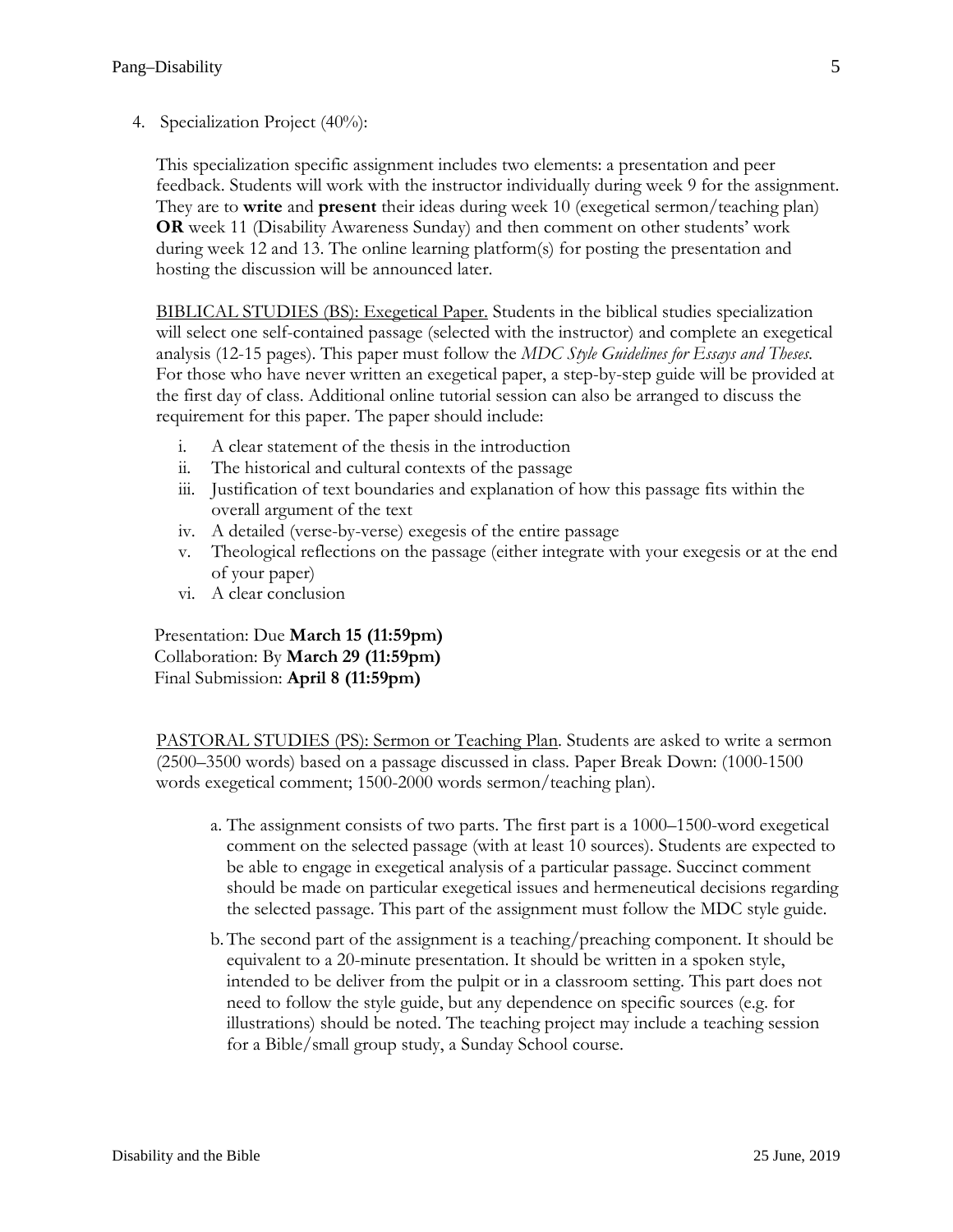- c. A short summary of the real/imagined target audience (demographic background and preaching/teaching setting) as well as a brief description of your homiletic decisions are needed.
- d.The purpose of this assignment is to assess the student's ability to (1) interpret a text (on disability) with a theologically and biblically sound hermeneutical method and, (2) apply the message to discipleship, community and ministry formation and presenting it in the contemporary contexts.
- **e.Presentations:** Students will present their sermon/teaching plan by posting a video of a dry run of the sermon/teaching plan. It should also include a brief prelude summarizing the major exegetical issues of the passage and the demographic of the intended audiences. The presentation is to be posted no later than **March 15** (Sunday at 11:59pm).
- **f. Collaboration:** On week 12 (Mar 23–29), students are required to post **constructive** comments to **all** papers/presentations. Comments should be critical but charitable, highlighting the strengths and weaknesses of the work. Either post a written response to the presentation or record a video comment and post it as a response.

Presentation: Due **March 15 (11:59pm)** Collaboration: By **March 29 (11:59pm)** Final Submission: **April 8 (11:59pm)**

CHURCH & CULTURE (CC) and CHRISTIAN WORLDVIEW (CW): Disability Awareness Sunday. Students in the Christian Worldview specialization are to plan a worship service and liturgy for a disability awareness Sunday. The goal is to help all (abled and disabled) members to: (1) realize they all are indispensable to the church community; and (2) discover their gifts and use them in ministry. The planning of the service could include an exegetical sermon/message, prayer and litany, liturgy, hymns/songs, devotional material, bulletin insert, presentation, images, simulation (with caution), and special arrangement for abled/disabled members. Denominational-specific liturgies can be used with proper citation and a brief description explaining the rationale of including such resources. Other helpful resources and samples will be distributed on A2L. A report with all relevant material (prayer, songs, liturgy, etc.) should be posted to A2L by **March 22** (11:59pm). The report should include the main theme/emphasis of the service and the rationale for including the chosen resources and arrangements. The report, excluding the material, should be 12-15 pages. On week 13 (Mar 30–Apr 5), students are to post **constructive** comments to all papers/presentations.

Initial Submission: **March 22 (11:59pm)** Collaboration: By **April 5 (11:59)** Final Submission: **April 8 (11:59pm)**

### **Grading Summary**:

| 1. Cultural Artefacts         | $15\%$ |
|-------------------------------|--------|
| 2. Collaborative Portal       | $20\%$ |
| 3. Specialization Book Report | $25\%$ |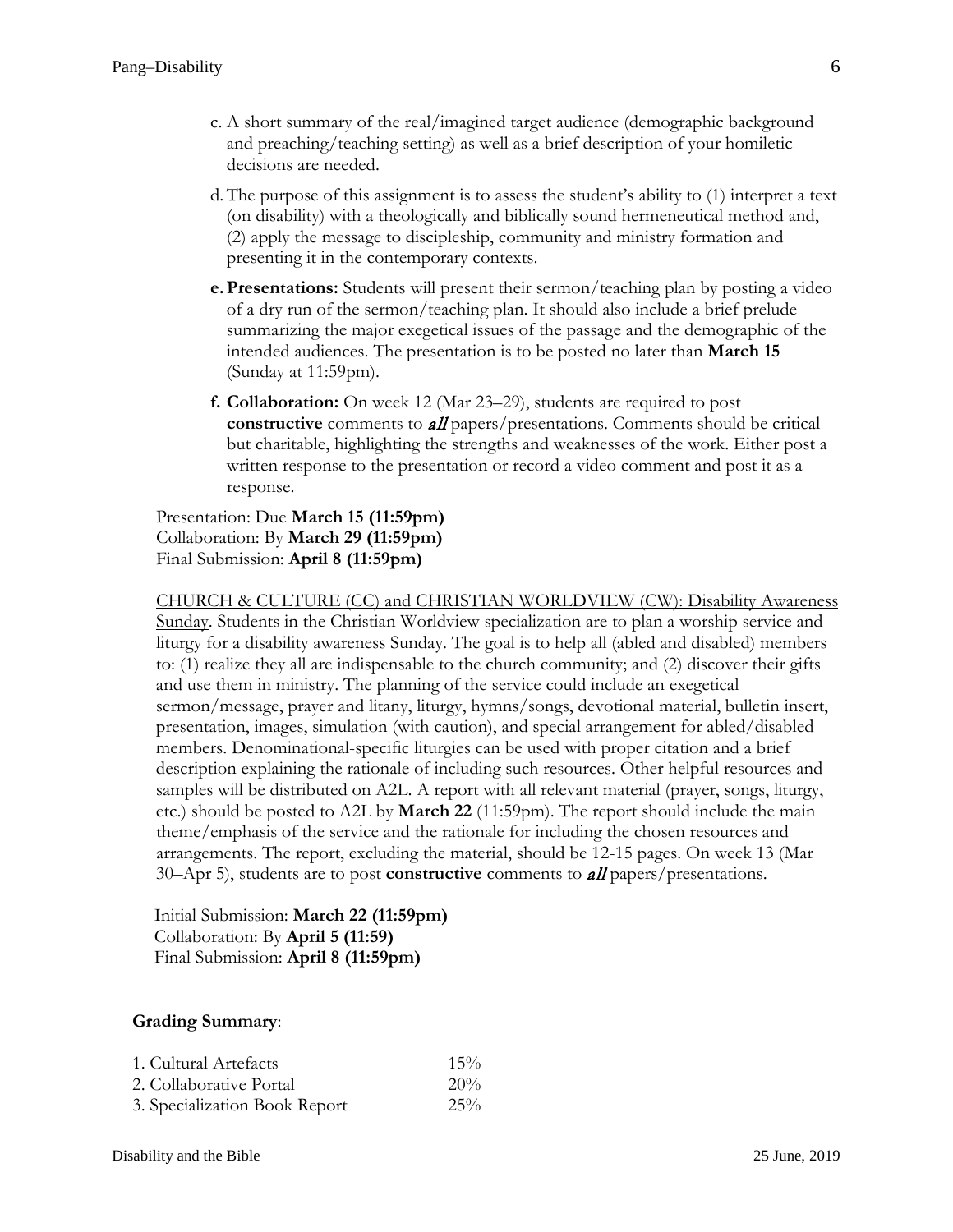| 4. Specialization Final Project | $40\%$  |
|---------------------------------|---------|
| Total:                          | $100\%$ |

### **TEXTBOOK AND MATERIALS**

### **Required Reading:**

- 1. A recent English translation of the Bible.
- 2. Supplementary weekly topical readings (provided by the professor on A2L).
- 3. Yong, Amos. *The Bible, Disability, the Church: A New Vision of the People of God.* Grand Rapids: Eerdmans, 2011.

**Optional**: Students are strongly encouraged to possess the following:

4. Melcher, Sarah J. et al., eds. *The Bible and Disability: A Commentary.* Waco, TX: Baylor, 2017.

All required textbooks for this class are available from the College's book service, READ On Bookstore, Room 145, McMaster Divinity College. Texts may be purchased on the first day of class. For advance purchase, you may contact READ On Bookstore, 5 International Blvd, Etobicoke, Ontario M9W 6H3; phone 416.620.2934; fax 416.622.2308; email [books@readon.ca.](mailto:books@readon.ca) Other book services may also carry the texts.

# **COURSE SCHEDULE (TENTATIVE)**

| Week                                         | Date           | <b>Topic</b>                                                                                       | <b>Assignment</b>                |  |  |
|----------------------------------------------|----------------|----------------------------------------------------------------------------------------------------|----------------------------------|--|--|
| 1                                            | Jan 6          | Course overview $\&$ introduction to the topic<br>Online class meeting (WebEx) @Jan 6 10:30am EST* |                                  |  |  |
| <b>Module One: Online (Preparation)</b>      |                |                                                                                                    |                                  |  |  |
| 1                                            | Jan $6-12$     | Disability Studies and Biblical Studies:<br>Preliminary theoretical considerations                 |                                  |  |  |
| $\overline{2}$                               | Jan 13-19      | <b>Models of Disability Studies:</b><br>Medical, social, and cultural models                       |                                  |  |  |
| 3                                            | Jan 20-26      | Disability (and disabled bodies) in Antiquity:<br>Ancient Mesopotamian and Greco-Roman cultures    |                                  |  |  |
| $\overline{4}$                               | Jan27–Feb<br>2 | Cognitive Disabilities in the Bible                                                                |                                  |  |  |
| 5                                            | Feb $3-9$      | Sensory and Mobility Disabilities in the Bible                                                     | Cultural<br><b>Artefacts Due</b> |  |  |
| 6                                            | Feb $10-16$    | Sexual and Reproductive Disabilities in the Bible                                                  |                                  |  |  |
| <b>Module Two: Face-to Face (Discussion)</b> |                |                                                                                                    |                                  |  |  |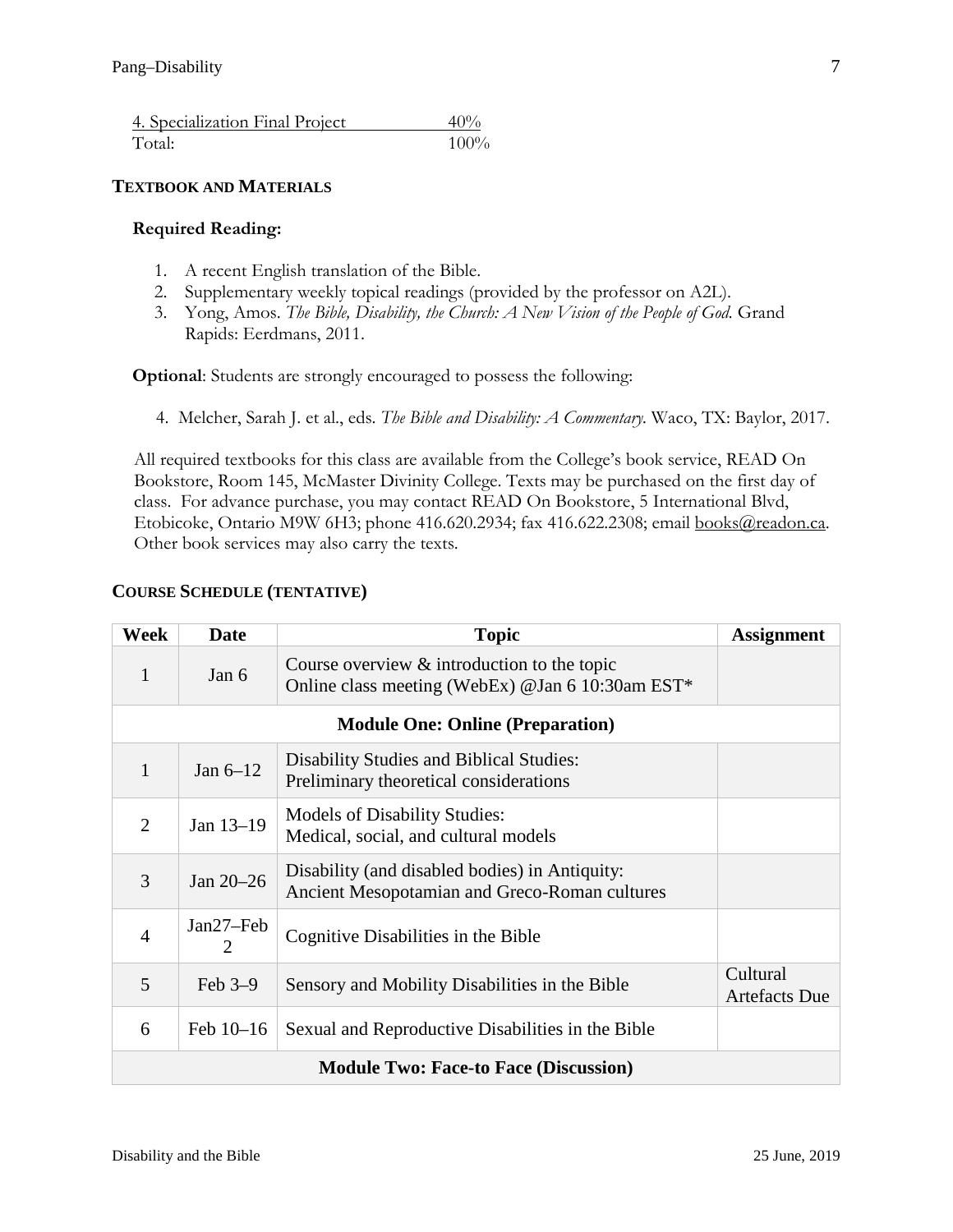| 7                                           | Feb 18<br>$(9am -$<br>12pm) | <b>Lecture:</b> Disability and Biblical Hermeneutics<br>Discussion: A Biblical Theology of Disability (I)<br>Disability and the Law<br><b>Disability and Miracles</b>                                     | <b>Book Report</b><br>Due    |  |  |
|---------------------------------------------|-----------------------------|-----------------------------------------------------------------------------------------------------------------------------------------------------------------------------------------------------------|------------------------------|--|--|
| $\overline{7}$                              | Feb 18<br>$(1pm-$<br>4pm)   | Discussion: A Biblical Theology of Disability (II)<br>Disability and Ecclesiology<br>Disability and Eschatology<br>Presentation/Discussion: Cultural Artefacts<br><b>Workshop: Specialization Project</b> |                              |  |  |
| $\overline{7}$                              | Feb 19<br>$(9am-$<br>1pm)   | Lecture: Disability and theories of metaphor<br>Presentation: Guest Lecturer(s) (TBA)<br>Discussion: Pastoral Reflections and Book Report                                                                 |                              |  |  |
| <b>Module Three: Online (Collaboration)</b> |                             |                                                                                                                                                                                                           |                              |  |  |
| 8                                           | Feb 24-<br>Mar 1            | Healing and Health Care in the Ancient World<br>Healing, miracle, and disability (contemporary context)                                                                                                   |                              |  |  |
| 9                                           | Mar $2-8$                   | Working with the Instructor<br>(Exegetical Sermon and Disability Awareness Sunday)<br>One-on-one/small group online meetings                                                                              |                              |  |  |
| 10                                          | Mar 9-15                    | Presentation: Exegetical Paper/Exegetical Sermon                                                                                                                                                          | Paper/Sermon<br>Presentation |  |  |
| 11                                          | Mar 16-<br>22               | <b>Presentation: Disability Awareness Sunday</b>                                                                                                                                                          | Service<br>Presentation      |  |  |
| 12                                          | Mar 23-<br>29               | <b>Student Collaboration: Exegetical Sermon</b>                                                                                                                                                           | Paper/Sermon<br>Comment      |  |  |
| 13                                          | Mar 30-<br>Apr 5            | <b>Student Collaboration: Disability Awareness Sunday</b>                                                                                                                                                 | Service<br>Comment           |  |  |
| 14                                          | Apr 6-12                    | Conclusion: Towards a Biblical Theology of Disability<br><b>Course Evaluation</b>                                                                                                                         | Final papers<br>due          |  |  |

\* Details on WebEx setup will be provided through email and A2L postings. All students need to attend this online class meeting.

### **REFERENCES (SELECTED)**

Avalos, H. *Health Care and the Rise of Christianity.* Peabody: Hendrickson, 1999.

———. *Illness and Health Care in the Ancient Near East: The Role of the Temple in Greece, Mesopotamia, and Israel.* Harvard Semitic Monographs 54. Atlanta: Scholar, 1995.

Avalos, Hector, Sarah J. Melcher, and Jeremy Schipper, eds. *This Abled Body: Rethinking Disability in Biblical Studies.* Atlanta: SBL, 2007.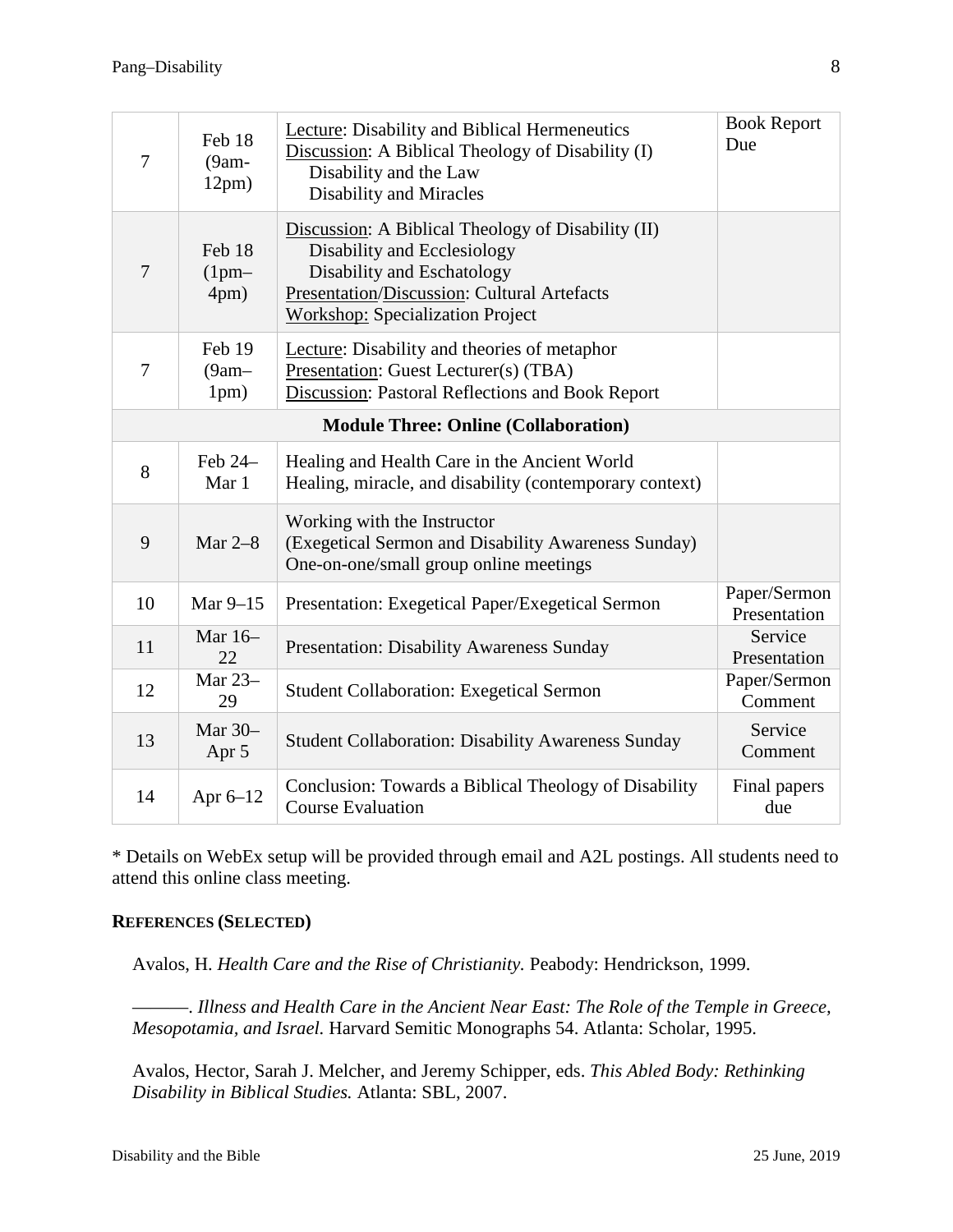Black, K. *A Healing Homiletic: Preaching and Disability.* Nashville: Abingdon, 1996.

Blumenthal, David R. *Facing the Abusing God: A Theology of Protest.* Louisville, KY: WJK, 1993.

Brock, Brian, and John Swinton, eds. *Disability in the Christian Tradition: A Reader.* Grand Rapids: Eerdmans, 2012.

Creamer, Deborah Beth. *Disability and Christian Theology: Embodied Limits and Constructive Possibilities.* Oxford: Oxford University Press, 2009.

Davis, Lennard J. *The Disability Studies Reader.* 2nd ed. NY: Routledge, 2006.

Eiesland, Nancy L. *The Disabled God: Towards a Liberatory Theology of Disability.* Nashville: Abingdon, 1994.

Eiesland, Nancy L., and Don E. Saliers, eds. *Human Disability and the Service of God: Reassessing Religious Practice.* Nashville: Abingdon, 1998.

Gillibrand, John. *Disabled Church – Disabled Society: The Implications of Autism for Philosophy, Theology and Politics.* London: Jessica Kingsley, 2010.

Gosbell, Louise A. *The Poor, the Crippled, the Blind, and the Lame: Physical and Sensory Disability in the Gospels of the New Testament.* Tübingen: Mohr Siebeck, 2018.

Henriksen, Jan-Olav, and Karl Olav Sandnes. *Jesus as Healer: A Gospel for the Body.* Grand Rapids: Eerdmans, 2016.

Lawrence, Louise J. *Sense and Stigma in the Gospels: Depictions of Sensory-Disabled Characters.* Oxford: Oxford University Press, 2013.

———. *Bible and Bedlam: Madness, Sanism, and New Testament Interpretation.* LNTS 594. London: T&T Clark, 2018.

Melcher, Sarah J., Mikeal C. Parsons, and Amos Yong, eds. *The Bible and Disability: A Commentary.* Waco, TX: Baylor University Press, 2017.

Moss, Candida R., and Jeremy Schipper, eds. *Disability Studies and Biblical Literature.* NY: Palgrave Macmillan, 2011. [E-book available at https://library.mcmaster.ca]

Olyan, Saul M. *Disability in the Hebrew Bible: Interpreting Mental and Physical Differences.* Cambridge: Cambridge University Press, 2008.

Pilch, John J. *Healing in the New Testament: Insights from Medical and Mediterranean Anthropology.* Minneapolis: Fortress, 2000.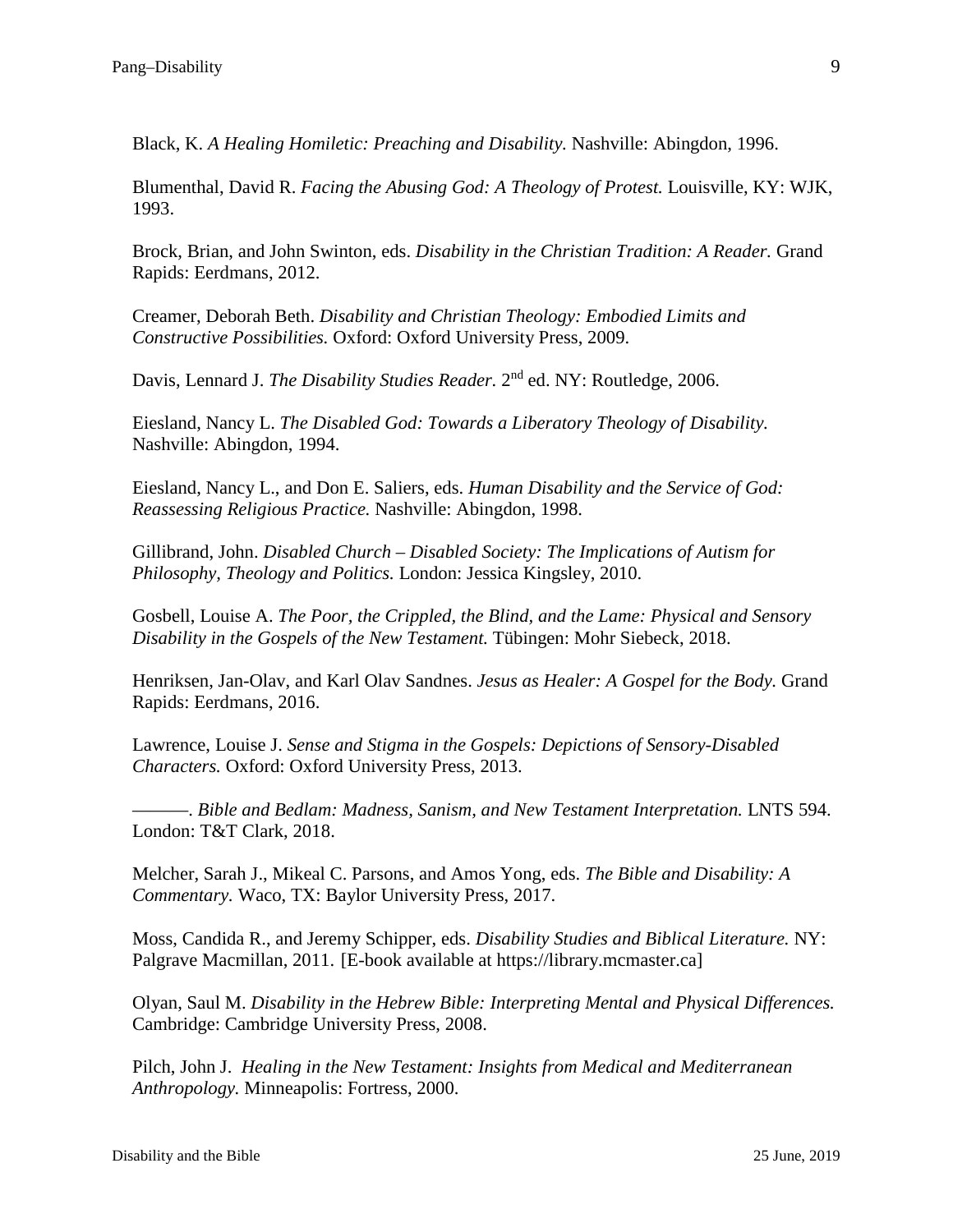Raphael, Rebecca. *Biblical Corpora: Representations of Disability in Hebrew Biblical Literature.* Library of Hebrew Bible/Old Testament Studies 445. NY: T&T Clark, 2008.

Solevåg, Anna Rebecca. *Negotiating the Disabled Body: Representations of Disability in Early Christian Texts.* Atlanta: SBL, 2018.

Swinton, John. *Critical Reflections on Stanley Hauerwas' Theology of Disability: Disabling Society, Enabling Theology.* NY: Routledge, 2005.

Wilson, Walter T. *Healing in the Gospel of Matthew: Reflections on Method and Ministry.* Minneapolis: Fortress, 2014.

Yong, Amos. *The Bible, Disability, and the Church: A New Vision of the People of God.* Grand Rapids: Eerdmans, 2011.

———. *Theology and Down Syndrome: Reimaging Disability in Late Modernity.* Waco: Baylor University Press, 2007.

# **INTERACTION WITH THE PROFESSOR**

The professor will be available via email, Skype/WebEx/Zoom and the discussion forum on Avenue to Learn. Students are expected to come to all classes. Extra meetings can be arranged if a student needs to meet outside of office hours. It is recommended that the student participate regularly in the online discussion forum so as to facilitate the development of a collaborative learning community.

### **CLASSROOM BEHAVIOUR**

The following guidelines are presented to encourage all students to participate together in this course, and should be kept in mind at all times.

- 1. Please respect the opinions of others, even if you do not agree with them. Extend courtesy by not ridiculing others' ideas, but feel free to respond to them logically and critically and in an orderly manner.
- 2. Students should be on time to class and stay for the entire class session, unless arranged in advance.
- 3. Students are not to carry on private conversations in class. If something is unclear, the whole class will benefit by a question being asked out loud.
- 4. Cell phones and related devices are to be silenced during class. If a student must for some reason accept a phone call, he or she ought to discretely leave the class in order to do so.

Students who fail to respect these guidelines will be dismissed from the class, with all of the consequences implied.

# **LATE SUBMISSION POLICY**